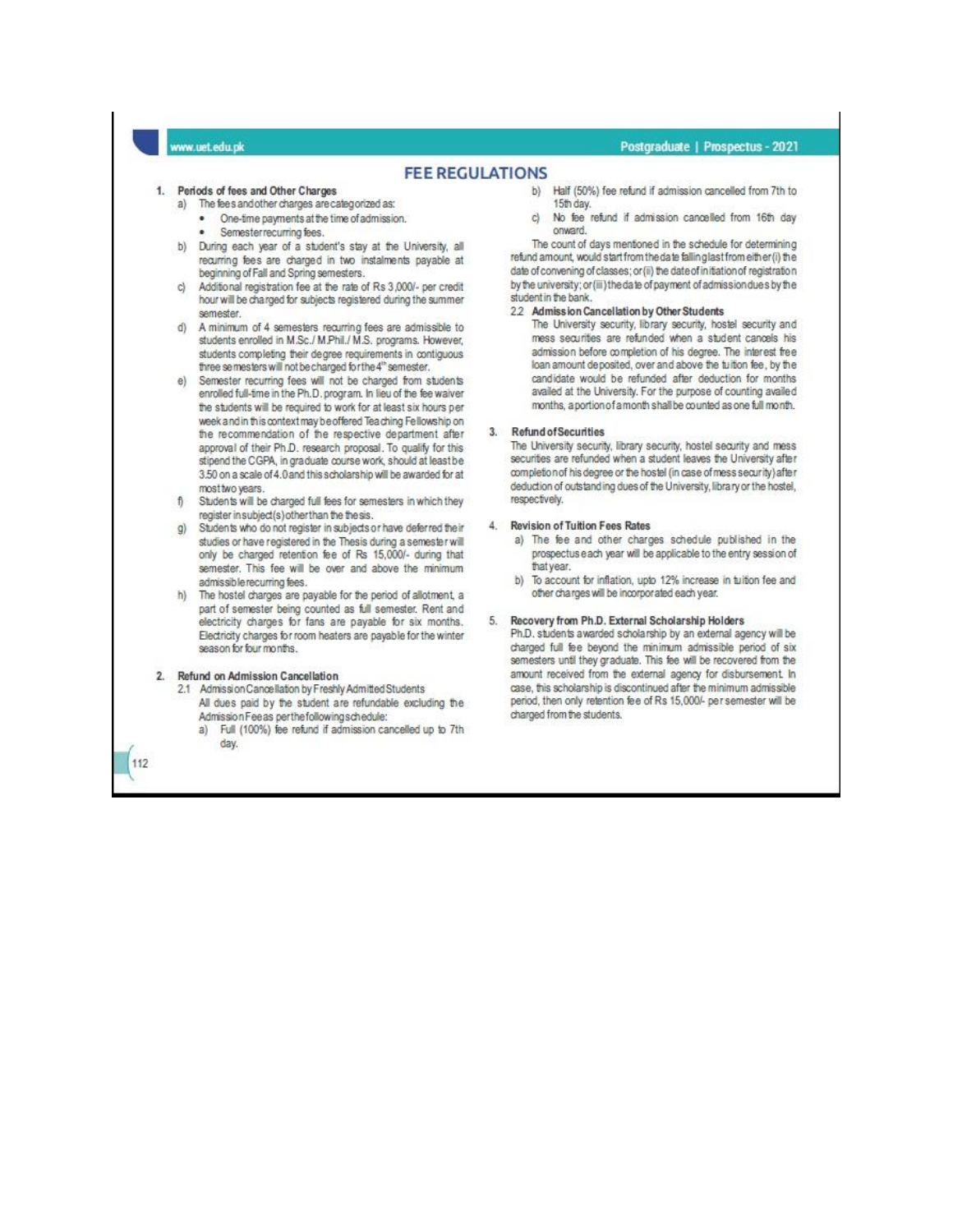# **MORNING PROGRAMS**

# **FEE AND EXPENSES**

| <b>NON RECURRING FEES</b> (Payable at the time of Admission) |                                                     |                                                   |  |  |
|--------------------------------------------------------------|-----------------------------------------------------|---------------------------------------------------|--|--|
| $\mathbf{1}$                                                 | <b>Admission Fee</b>                                | 10,000                                            |  |  |
| $\overline{2}$                                               | <b>University Registration Fee</b>                  | 4,000                                             |  |  |
| 3                                                            | University Security (Refundable)                    | 1,000                                             |  |  |
| $\overline{4}$                                               | Hostel Security(Refundable)                         | 2,000                                             |  |  |
| 5                                                            | Library Security (Refundable)                       | 1,000                                             |  |  |
| 6                                                            | Verification Fee                                    | 2,000                                             |  |  |
| $\overline{7}$                                               | <b>Email Registration Fee</b>                       | 200                                               |  |  |
| 8                                                            | University Student Identity Card                    | 500                                               |  |  |
| $\mathbf{I}$                                                 | <b>SEMESTER RECURRING FEE</b>                       |                                                   |  |  |
| $\mathbf{1}$                                                 | Inter-University Tournament Fee                     | 100                                               |  |  |
| $\overline{2}$                                               | Magazine Fee                                        | 150                                               |  |  |
| 3                                                            | <b>Medical Fee</b>                                  | 500                                               |  |  |
| 4                                                            | <b>Tuition Fee</b>                                  | 60,000                                            |  |  |
| 5                                                            | Examination Charges                                 | 1,200                                             |  |  |
| 6                                                            | <b>Recreation/Sports Fee</b>                        | 600                                               |  |  |
| $\overline{7}$                                               | Tennis/Squash Club Fees for Students Members Only   | 2,000                                             |  |  |
| 8                                                            | <b>Facilities Charges</b>                           | 3,000 for day scholars/1,500 for hostel residents |  |  |
| 9                                                            | <b>Internet Charges</b>                             | 1,800                                             |  |  |
| 10                                                           | Summer Semester Subject Registration Fee            | 3,000 Per Credit Hour                             |  |  |
| III                                                          | <b>SEMESTER HOSTEL CHARGES</b>                      |                                                   |  |  |
| $\mathbf{1}$                                                 | Room Rent (Cubical)                                 | 4,000                                             |  |  |
| $\mathbf{2}$                                                 | Room Rent (Dormitory)                               | 2,000                                             |  |  |
| 3                                                            | Fan Rent (Cubical)                                  | 400                                               |  |  |
| $\overline{\mathcal{A}}$                                     | Fan Rent (Bi-Seater)                                | 300                                               |  |  |
| 5                                                            | Fan Rent(Dormitory)                                 | 100                                               |  |  |
| 6                                                            | Electricity Charges(Fans) Cubical /Dormitory Summer | 1,500/1,200                                       |  |  |
|                                                              | season only                                         |                                                   |  |  |
| 7                                                            | Electricity Charges(Lights) Cubical /Dormitory      | 1,500/1,200                                       |  |  |
| 8                                                            | Sui Gas Charges                                     | 650                                               |  |  |
| 9                                                            | Consolidated<br>Summer<br>Semester<br>Charges(July  | 6000                                              |  |  |
|                                                              | &August)                                            |                                                   |  |  |